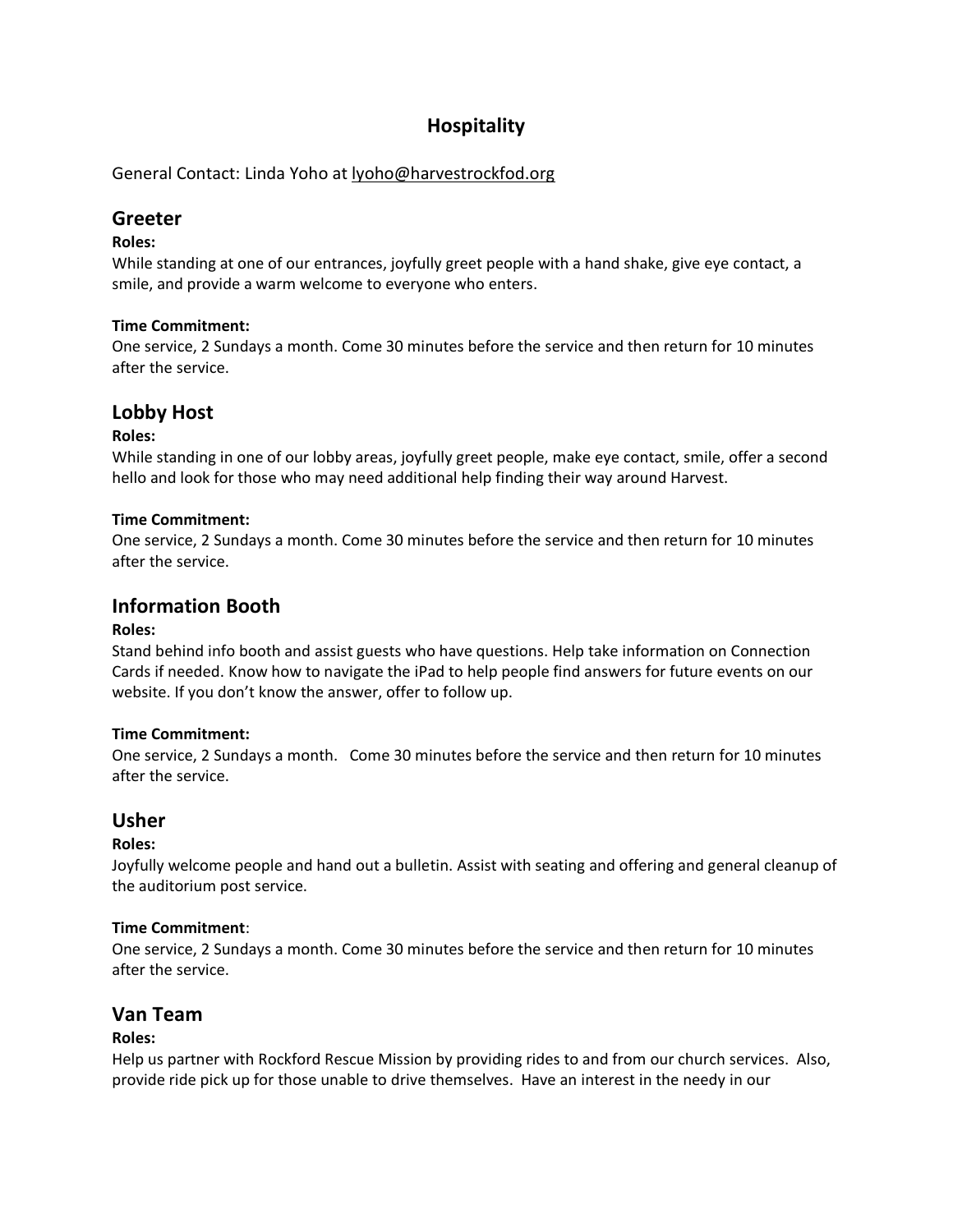community. Be comfortable conversing with them as you drive. You must have the appropriate CDL license for this role.

#### **Time Commitment:**

2 Sundays a month. Come to church by 7:45 to get the van key and start the pick-up route. You will then need to return guests and should be back to the church by 11:30.

## **Connection Corner**

#### **Roles:**

Joyfully greet people as they exit the service, be prepared to answer questions, pray and offer encouragement to guests. Offer gift to new visitors. As needed, fill out Connection Cards (front and back). Help John and Betsey with guests needs.

#### **Time Commitment:**

One service, 3-4 times a year. Come 5 minutes before the service ends and stay 20 minutes after the service.

## **Coffee Team**

#### **Roles:**

Prepare coffee, keep area well stocked during your shift. Be helpful, joyfully greet people, make eye contact, smile, and provide a warm welcome to everyone who visits the coffee area. Straighten up the seating area.

#### **Time Commitment:**

Come 60 minutes before the worship service to prepare coffee. At the beginning of each service, clean up coffee area and close the door to the kitchen.

### **Security/Medical Team**

#### **Roles**

Using your area of expertise, provide a safe environment to our church family. Be willing to wear an earpiece and be on call to the rest of the team while you serve. Be comfortable with emergency situations and be able to react calmly and clearly.

#### **Time Commitment:**

One service, 2 Sundays a month. Come 30 minutes before the service and then return for 10 minutes after the service.

### **Apron Team**

**Roles:** Plan and prepare baked goods, cook or bring meals as needed.

#### **Time Commitment:**

As needs arise and as you are available